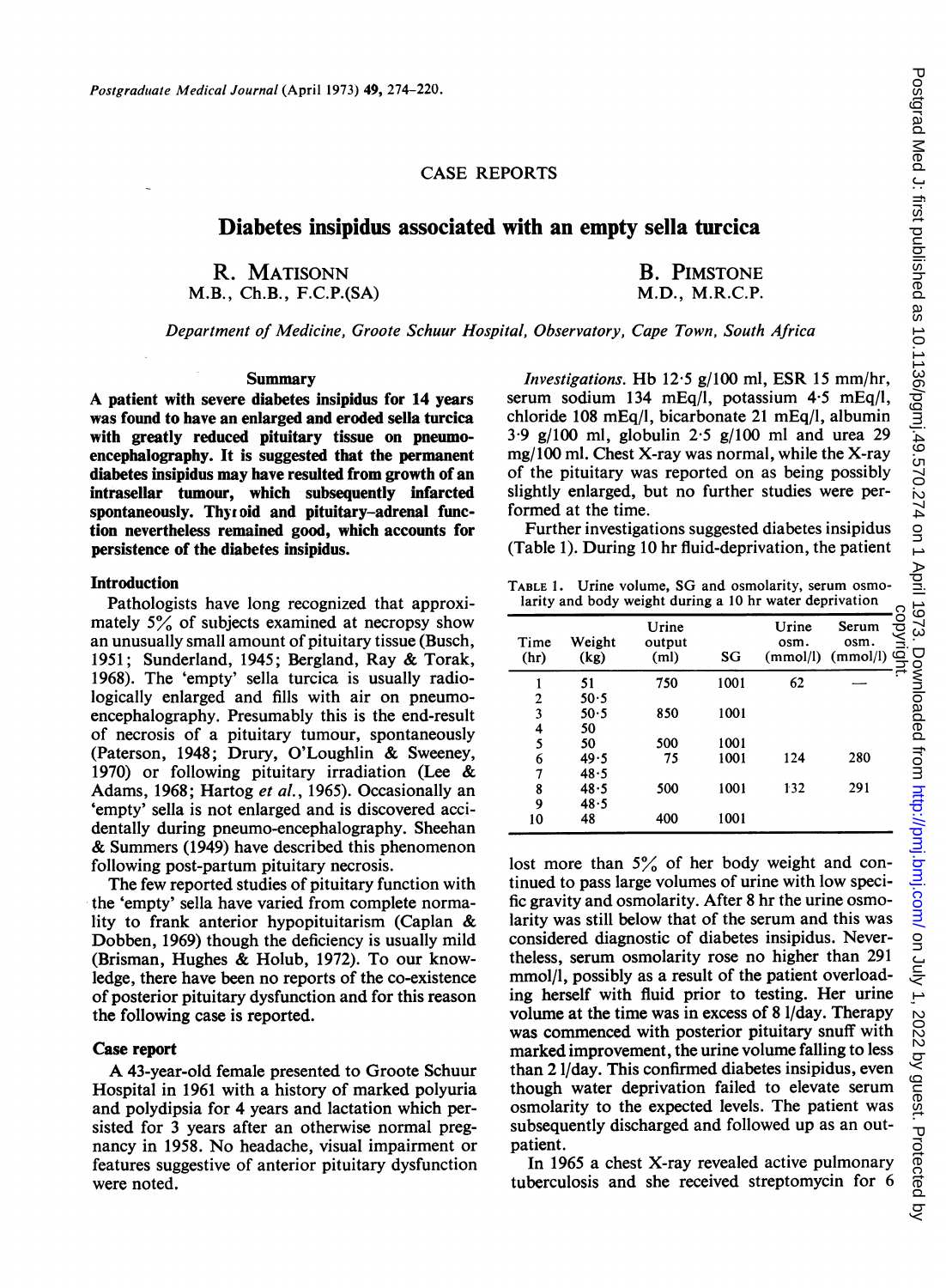months and INH and PAS for <sup>2</sup> years. During her subsequent admission to hospital the skull was again X-rayed and a somewhat enlarged pituitary fossa reported. The urine output was well controlled with pituitary snuff and was at all times less than 2 I/day during that admission.

Following her discharge from the sanatorium, she was followed up regularly at Groote Schuur Hospital and in view of the previous comments on the appearance of the pituitary fossa, radiology was repeated. Tomography confirmed the presence of an enlarged sella turcica with asymmetry of the floor (Fig. 1). Pneumoencephalography revealed a completely normal ventricular system. The pituitary fossa was enlarged and showed little evidence of pituitary tissue, being largely filled with air (Fig. 2).

Tests of anterior pituitary function were as follows: <sup>131</sup>I uptakes 19 and 33 $\%$  at 6 and 24 hr respectively, serum PBI 7  $\mu$ g/100 ml, serum total thyroxine 7.4  $\mu$ g/100 ml. Soluble insulin 0.1 unit/kg was given intravenously after an overnight fast. The blood



FIG. 1. Two tomographic sections of the pituitary fossa, showing gross enlargement and bony erosion.



FIG. 2. Pneumoencephalogram showing a normal ventricular system and a pituitary fossa largely filled with air.

glucose, plasma cortisol and growth hormone responses to this provocative stimulus are shown on Table 2. Profound hypoglycaemia was present with a slight but subnormal human growth hormone response and a modest cortisol rise.

Visual acuity was  $6/7.5$  in the right and  $6/9$  in the left eye. Assessment of the visual field revealed gross impairment on the left with only macular sparing while some temporal field defect was present on the right. Repeat testing of posterior pituitary function was not performed on this occasion.

The patient has remained well-controlled since, without anterior pituitary replacement therapy. However, the need for vasopressin has persisted as on a number of occasions the patient has defaulted

TABLE 2. Response of blood glucose, plasma cortisol and plasma human growth hormone (HGH) to IV soluble insulin  $(0.1 \mu/kg)$ 

| Time<br>(min) | Blood glucose<br>(ng/100 ml) | Cortisol<br>$(\mu$ g/100 ml) | HGH<br>(ng/100 ml) |
|---------------|------------------------------|------------------------------|--------------------|
| Fasting       | 64                           | 6.5                          | $5 - 4$            |
| 20            | 25                           | 7.1                          | 3.5                |
| 40            | ${<}25$                      | 14.3                         | 3.6                |
| 60            | ${<}\,25$                    | $18 - 7$                     | $8 - 6$            |